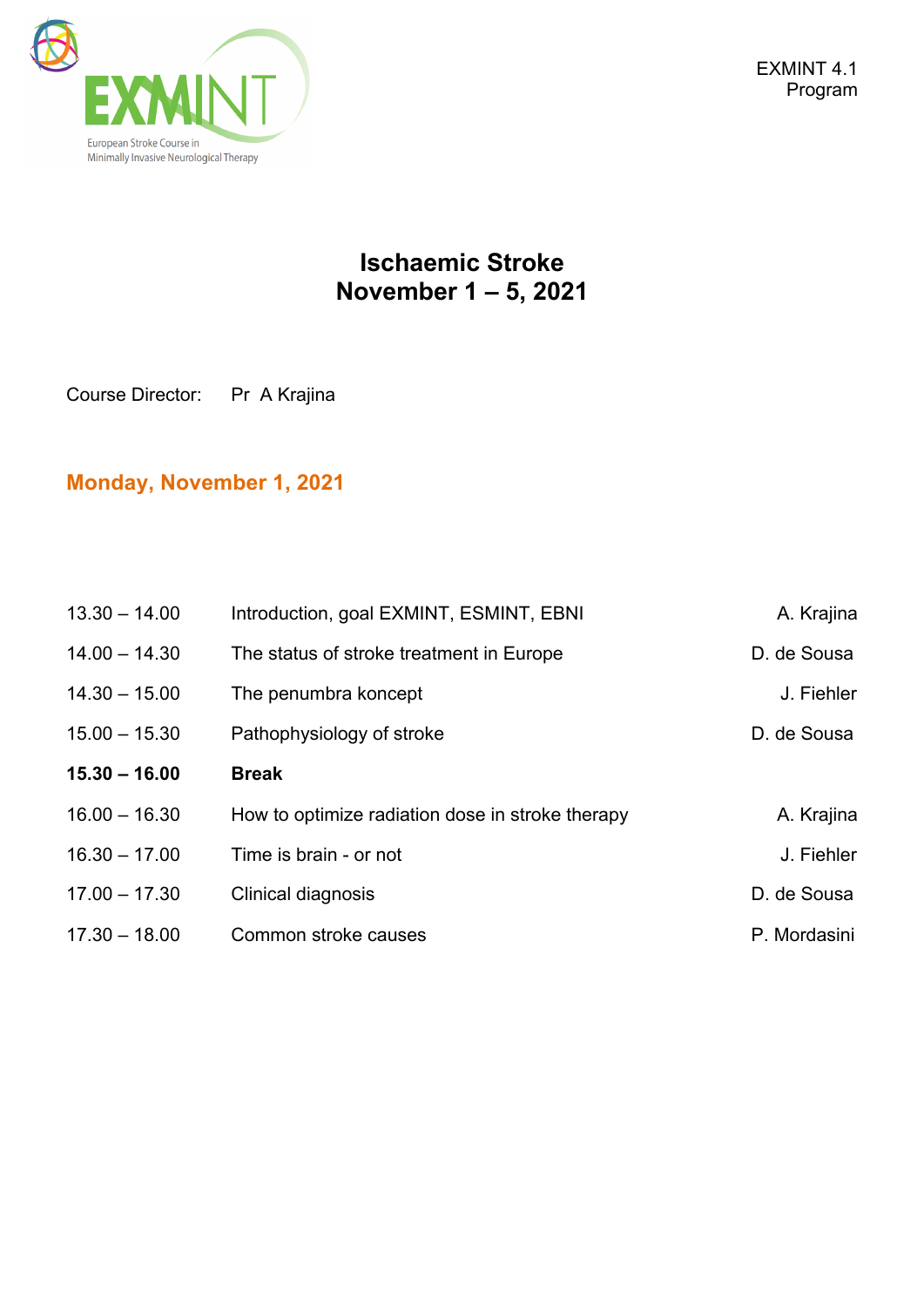

## **Tuesday, November 2, 2021**

| $8.30 - 9.00$   | Clinical patient selection for IVT                           | P. Mordasini |
|-----------------|--------------------------------------------------------------|--------------|
| $9.00 - 9.30$   | On and off label IVT treatment                               | P. Mordasini |
| $9.30 - 10.00$  | General anesthesia yes or no                                 | J. Škola     |
| $10.00 - 10.30$ | Elementar technical problems in mechanical thrombectomy      | A. Krajina   |
| $10.30 - 11.00$ | <b>Break</b>                                                 |              |
| $11.00 - 11.30$ | Medical treatment for stroke prevention                      | O. Volný     |
| $11.30 - 12.00$ | Setting up a center                                          | I. Szikora   |
| $12.00 - 12.30$ | Pharmacology                                                 | O. Volný     |
| $12.30 - 13.30$ | <b>Break</b>                                                 |              |
| $13.30 - 14.00$ | Mimics and uncommon stroke causes                            | D. de Sousa  |
| $14.00 - 14.30$ | Arch anatomy                                                 | I. Szikora   |
| $14.30 - 15.00$ | Patient referral, triage and transport, your local situation | D. de Sousa  |
| $15.00 - 15.30$ | <b>Break</b>                                                 |              |
| $15.30 - 16.00$ | Bridging or not                                              | I. Szikora   |
| $16.00 - 17.00$ | Test of the day                                              | A. Krajina   |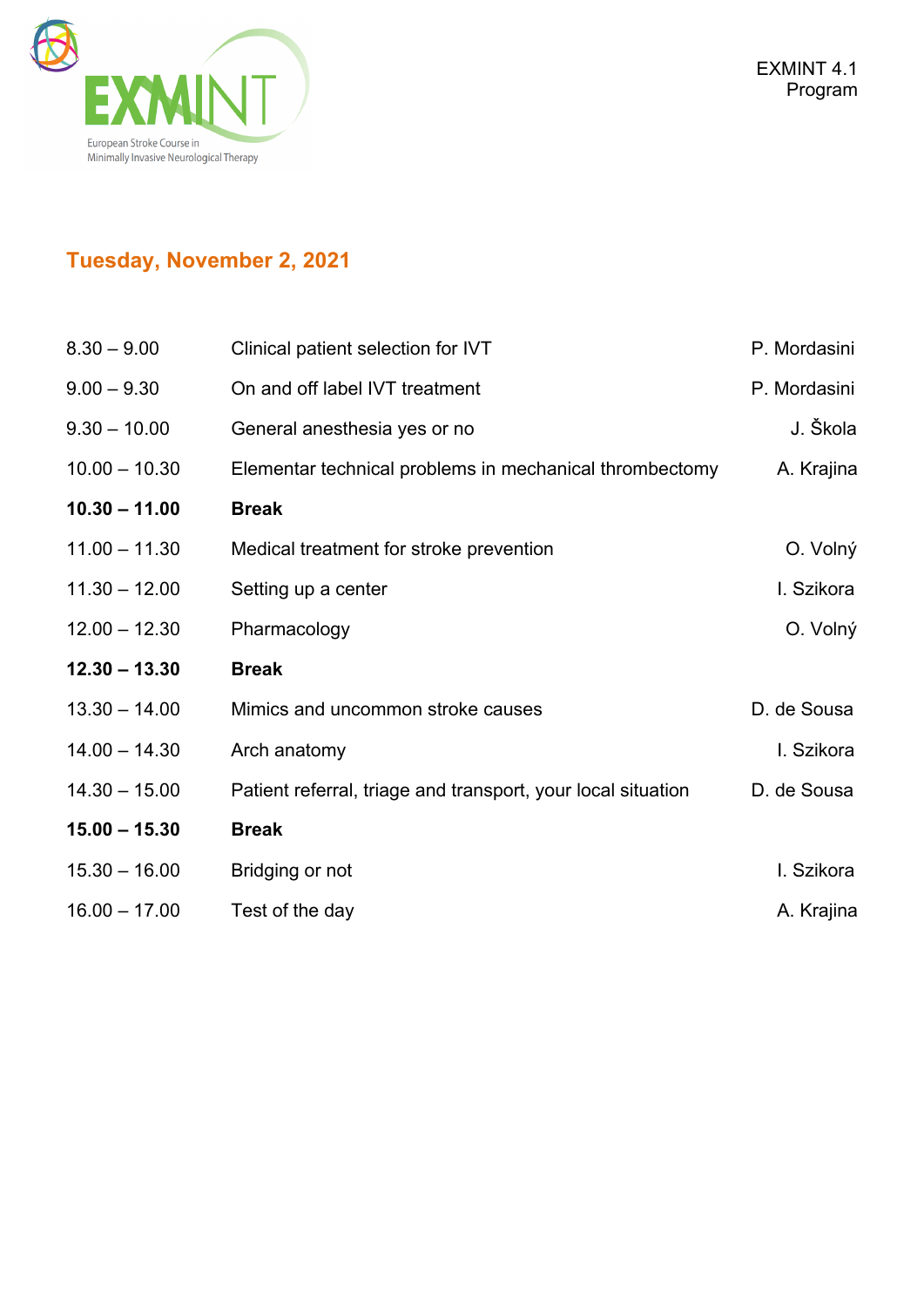

# **Wednesday, November 3, 2021**

| $8.30 - 9.00$   | Clot composition                                                       | S. de Meyer             |
|-----------------|------------------------------------------------------------------------|-------------------------|
| $9.00 - 9.30$   | The role of the AI in the management of stroke patients                | K. Zeleňák              |
| $9.30 - 10.00$  | Clot imaging                                                           | S. de Meyer             |
| $10.00 - 10.30$ | Medicamentous therapy during and after EVT IA lytics, heparin, aspirin |                         |
| $10.30 - 11.00$ | <b>TICI scores and others</b>                                          | A. Krajina<br>T. Liebig |
| $11.00 - 11.30$ | Non enhanced CT and CTA in acute stroke                                | L. Jacobi-Postma        |
| $11.30 - 12.00$ | Perfusion imaging technique and background                             | L. Jacobi-Postma        |
| $12.00 - 12.30$ | ESO and ESMINT guidelines on thrombectomy in AIS                       | J. Fiehler              |
| $12.30 - 13.30$ | <b>Break</b>                                                           |                         |
| $13.30 - 14.00$ | Coaxial and multiaxial navigation technique                            | F. Cihlář               |
| $14.00 - 14.30$ | Access (femoral, brachial, radial, direct carotid)                     | T. Liebig               |
| $14.30 - 15.00$ | MRI in acute stroke                                                    | P. Cimflová             |
| $15.00 - 15.30$ | <b>Break</b>                                                           |                         |
| $15.30 - 16.00$ | What did the trials show us                                            | P. Cimflová             |
| $16.00 - 16.30$ | Aspiration technique                                                   | A. Šnajdrová            |
| $16.30 - 17.00$ | My worst complication on MT: how to prevent and solve them?            | T. Liebig               |
| $17.00 - 18.00$ | Test of the day                                                        | A. Krajina              |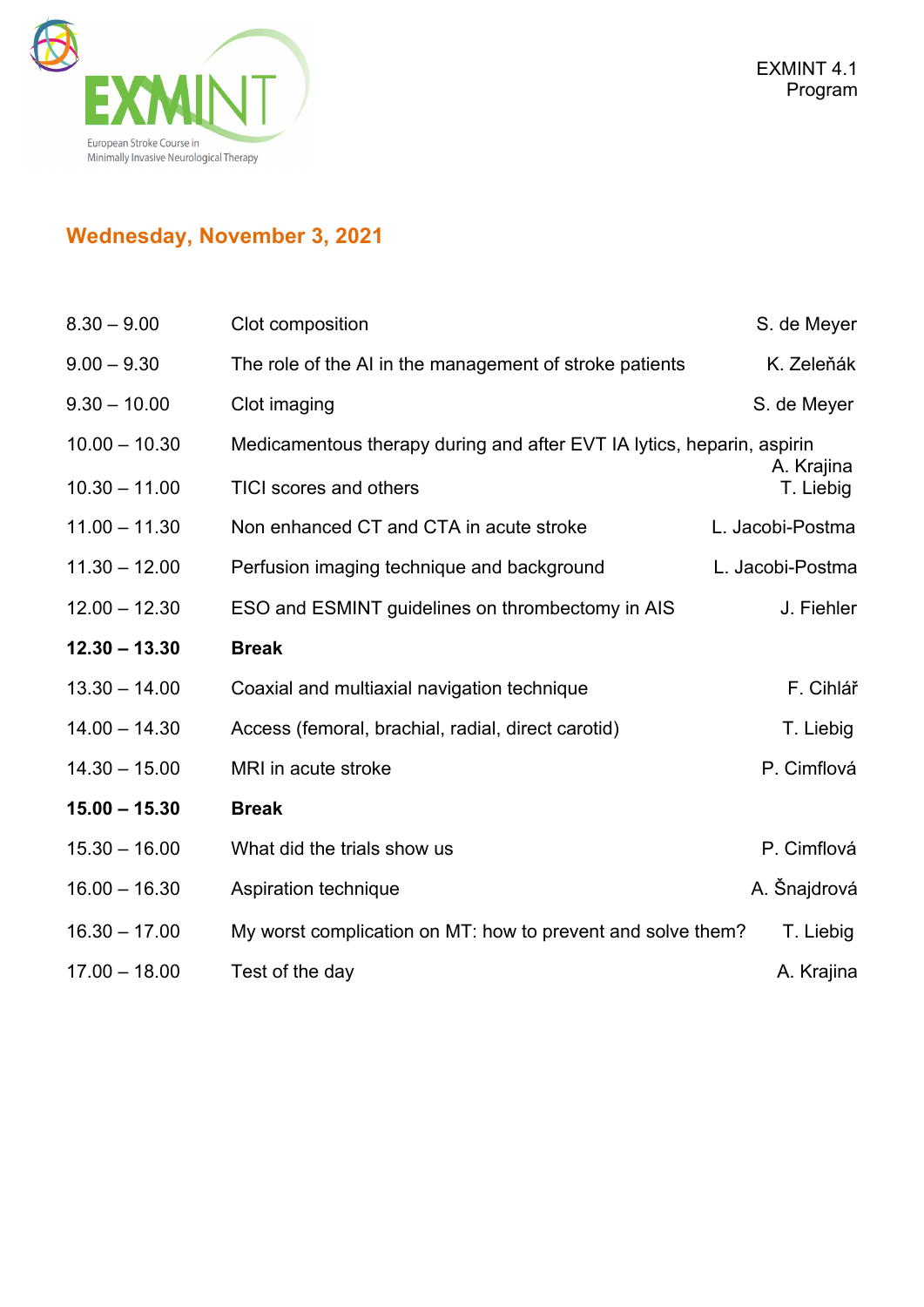

# **Thursday, November 4, 2021**

| $8.30 - 9.00$   | Balloon guide catheter                                                            | T. Andersson |
|-----------------|-----------------------------------------------------------------------------------|--------------|
| $9.00 - 9.30$   | Neurovascular anatomy anterior circulation 1                                      | A. C. Januel |
| $9.30 - 10.00$  | Neurovascular anatomy anterior circulation 2                                      | A. C. Januel |
| $10.00 - 10.30$ | Neurovascular anatomy posterior circulation 1                                     | T. Andersson |
| $10.30 - 11.00$ | <b>Break</b>                                                                      |              |
| $11.00 - 11.30$ | Neurovascular anatomy posterior circulation 2                                     | T. Andersson |
| $11.30 - 12.00$ | Thrombectomy trial design and interpretation                                      | J. Fiehler   |
| $12.00 - 12.30$ | Neurovascular anatomy and topographic clinical correlations: anatomy of<br>stroke | A. Krajina   |
| $12.30 - 13.30$ | <b>Break</b>                                                                      |              |
| $13.30 - 14.00$ | Practical native CT and CTA interpretation                                        | A. Krajina   |
| $14.00 - 14.30$ | Perfusion imaging interpretation                                                  | A. C. Januel |
| $14.30 - 15.00$ | How to increase the first pass recanalisation                                     | A. Krajina   |
| $15.00 - 16.00$ | Test of the day                                                                   | A. Krajina   |